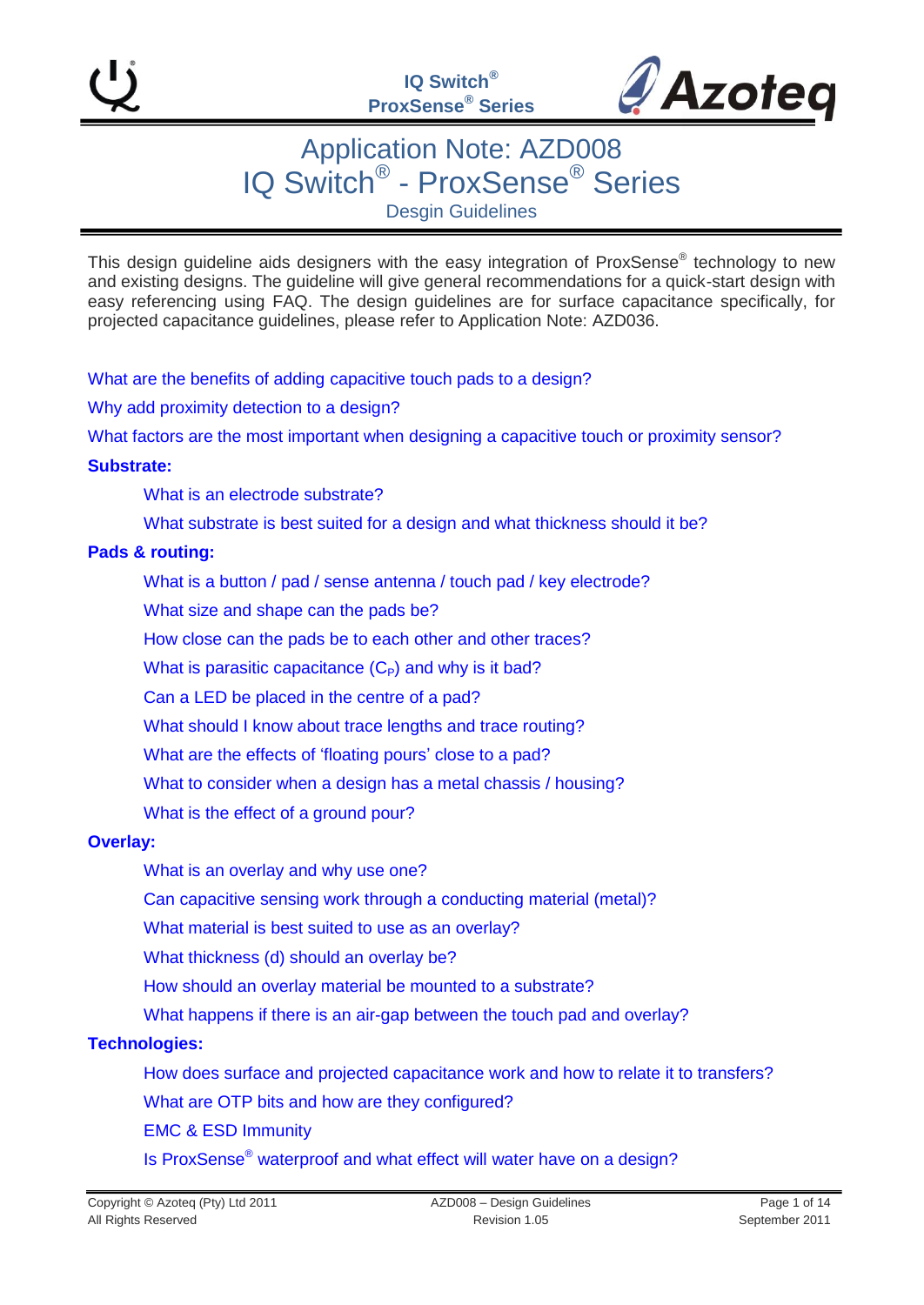

- [Is a ProxSense](#page-10-2)® pad scratch proof?
- [What is ICI and what advantage does it give?](#page-11-0)
- What is the 'ATI' technology?
- Which [ICs have the ATI and ICI technologies?](#page-11-2)
- [What is an active](#page-11-3) driven shield?
- [Why use an active driven shield?](#page-11-4)
- [How and when to implement an active](#page-11-5) driven shield?
- What is 'zoom' when power modes are mentioned and on which ICs is it implemented?

#### **[Debugging:](#page-12-0)**

- [The IC is not working, what to do?](#page-12-1)
- How to avoid detection from touching another buttons' tracks?
- What to do if the overlay (touch area) is not flat OR a distance away from the PCB where [the capacitive controller IC is located.](#page-12-3)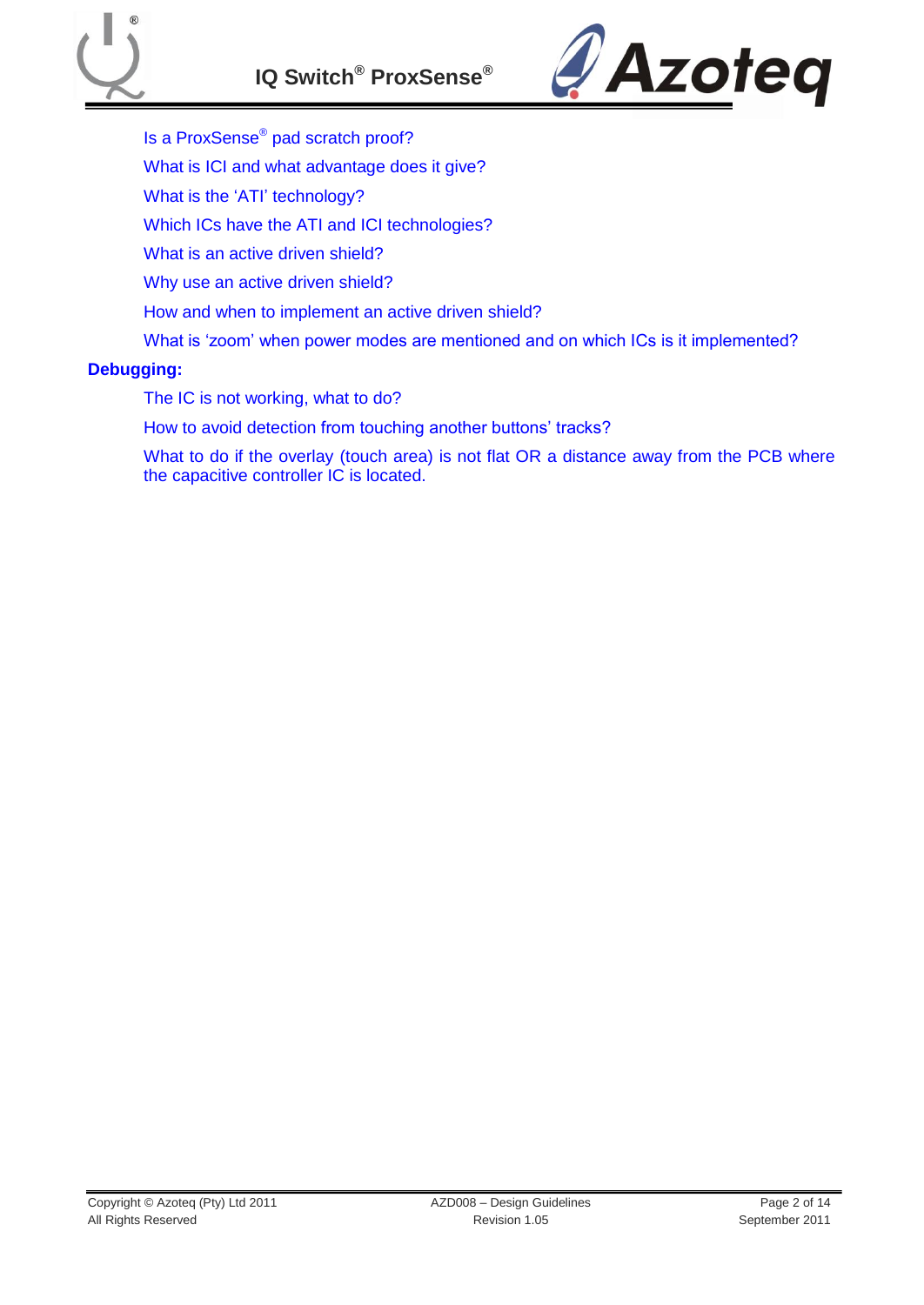

**IQ Switch® ProxSense®**



## **Overview**

#### <span id="page-2-0"></span>**What are the benefits of adding capacitive touch pads to a design?**

It is purely aimed at replacing most mechanical pads without significant added costs. Mechanical deterioration of push-buttons over time is no longer a problem, yielding a more reliable solution. Furthermore, an aesthetic value is added to a design, leaving it with a sleek professional finish.

#### <span id="page-2-1"></span>**Why add proximity detection (AirButton®) to a design?**

The ability to detect the proximity of a user to a device not only adds powerful functionality but also adds that "WOW" factor to a design. The irony in this is that when implementing a capacitive sensor for touch input, the proximity feature can be implemented for almost no added cost. Azoteq"s ProxSense<sup>®</sup> technology is able to detect very small (fempto-Farad range) changes in the capacitance of an environment making the design around sensors important for proximity detection applications.

Proximity detection is very important in handheld battery applications, for power consumption, where the screen / MCU can wake-up from a proximity event.

- $\Box$  The LCD screen of music players / mobile phones remain OFF as long as it does not detect a user proximity; or
- $\Box$  The screen of a phone can be switched OFF once it detects a users' ear again saving valuable battery power.
- $\Box$  A mouse can be woken from a sleep state to continue communication with a computer once it detects a user.

The screen of non-battery applications could also be woken by a user for example a microwave oven or refrigerator.

Water faucets can actuate with the presence of a user or a table lamp can turn on with the wave of a hand.

Security alarms can be activated once an unauthorized entry is detected either in a window pane or on a door handle.

Navigation devices / tablets / e-readers can display a hidden menu / buttons on a touch screen, enabling larger viewing capacity with no user in the detection distance.

Azoteq holds the patent to "Trigger a GUI on a proximity event" and all this can happen preemptively (before user touches device)

#### <span id="page-2-2"></span>**What factors are the most important when designing a capacitive touch or proximity sensor?**

The four most important factors to consider when designing with capacitive sensing technology is:

- $\Box$  Substrate thickness (thicker is better) material on which pad/button is placed
- $\Box$  Pad/button size (bigger is better)
- $\Box$  Thickness of overlay (thinner is better) material between user and pad/button
- $\Box$  Trace length to pad (shorter is better)

Possible questions regarding above mentioned factors will be addressed in this document.

## <span id="page-2-3"></span>**Substrate**

#### <span id="page-2-4"></span>**What is an electrode substrate?**

The material on which the key electrodes are placed is called the substrate. The electrodes should be electrically conductive and in contact with the substrate material.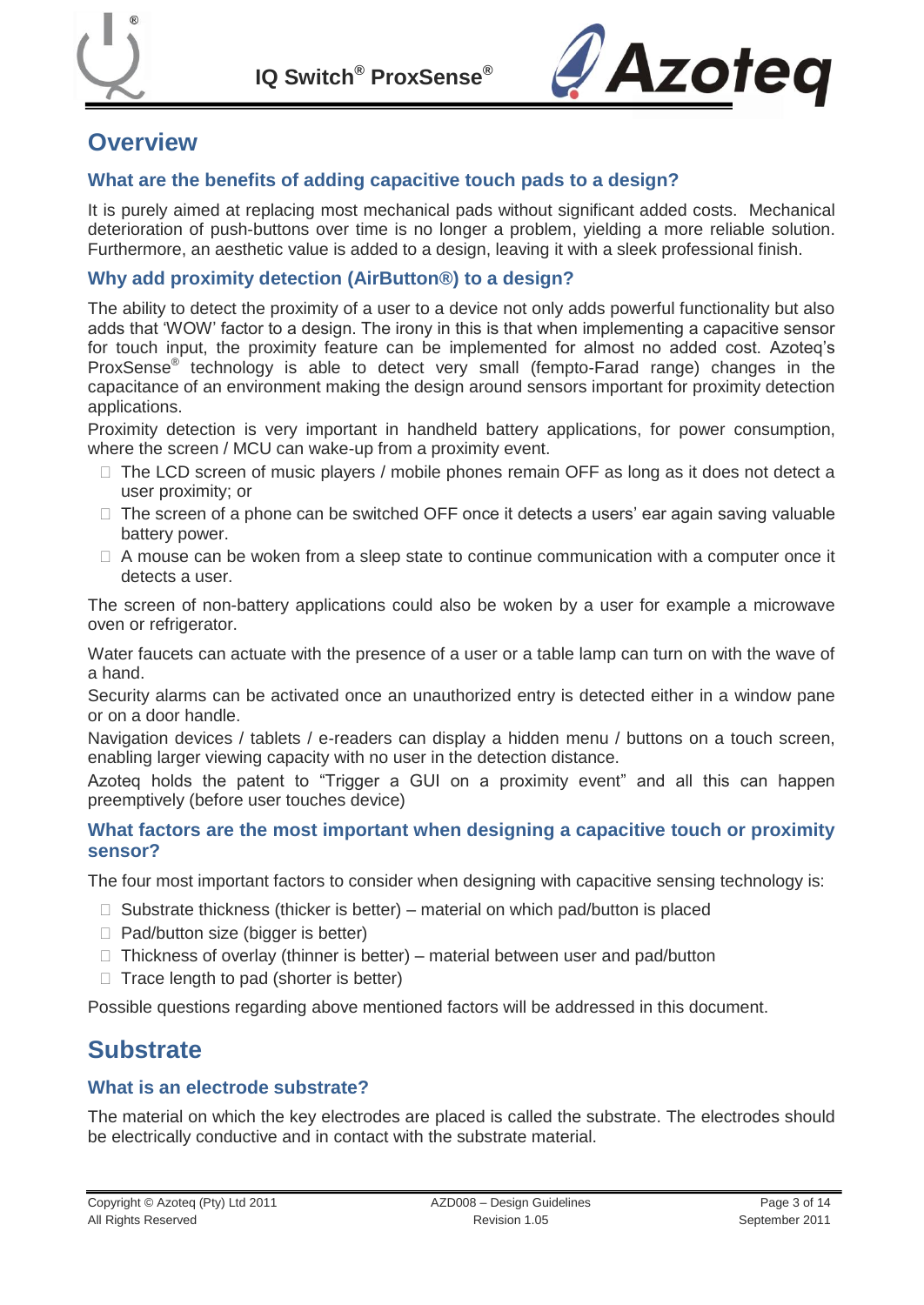

**IQ Switch® ProxSense®**



#### **What substrate is best suited for a design and what thickness should it be?**

#### Substrates include:

**CEM-1 (single sided PCB):** Punch-able (unlike FR4, which must be routed). Lowest cost solution. This single sided PCB has traces and pads on one side and the PCB can thus be used as overlay material with the sense fields being projected back through the PCB. Alternatively, an overlay can be attached to the unpopulated side of the PCB.

**CEM-3 (double sided version of CEM-1) or FR4 type material PCBs:** CEM-3 is 2 sided version of CEM-1, which is mostly known in Asia. Low cost. CEM-3 or FR4 can have traces and pads on either sides giving the designer more options in the design and layout.

**Flex-circuit PCBs:** Pure flex-circuit PCBs can be used, which is flexible high-performance plastic substrates, such as polyimide and PEEK film. Flexcircuits can also be screen printed silver circuits on polyester which is less expensive.

**ITO on glass:** ITO (Indium Tin Oxide) is an electrically conductive and optically transparent material. It can be used for applications requiring clear electrodes used over small displays. ITO can also be used on PET films that can be etched into different electrode shapes. It should be noted that ITO is a resistive material, and if used in long thin traces can have a very high resistivity, which is unwanted for capacitive sensors.

**Print on glass:** PCB circuits can be printed directly onto glass. This is normally only a single sided solution. This reduces an overlay material, bonding material (PCB to overlay) and PCB into a single package. These solutions are also normally very aesthetically pleasing.



**Figure 5: Touch Pads printed on glass**

PCB thickness: Thicker boards are better. Ideally PCBs should not be thinner than 0.2mm (flex excluded) and not thicker than 4mm.



**circuit with tail connector**

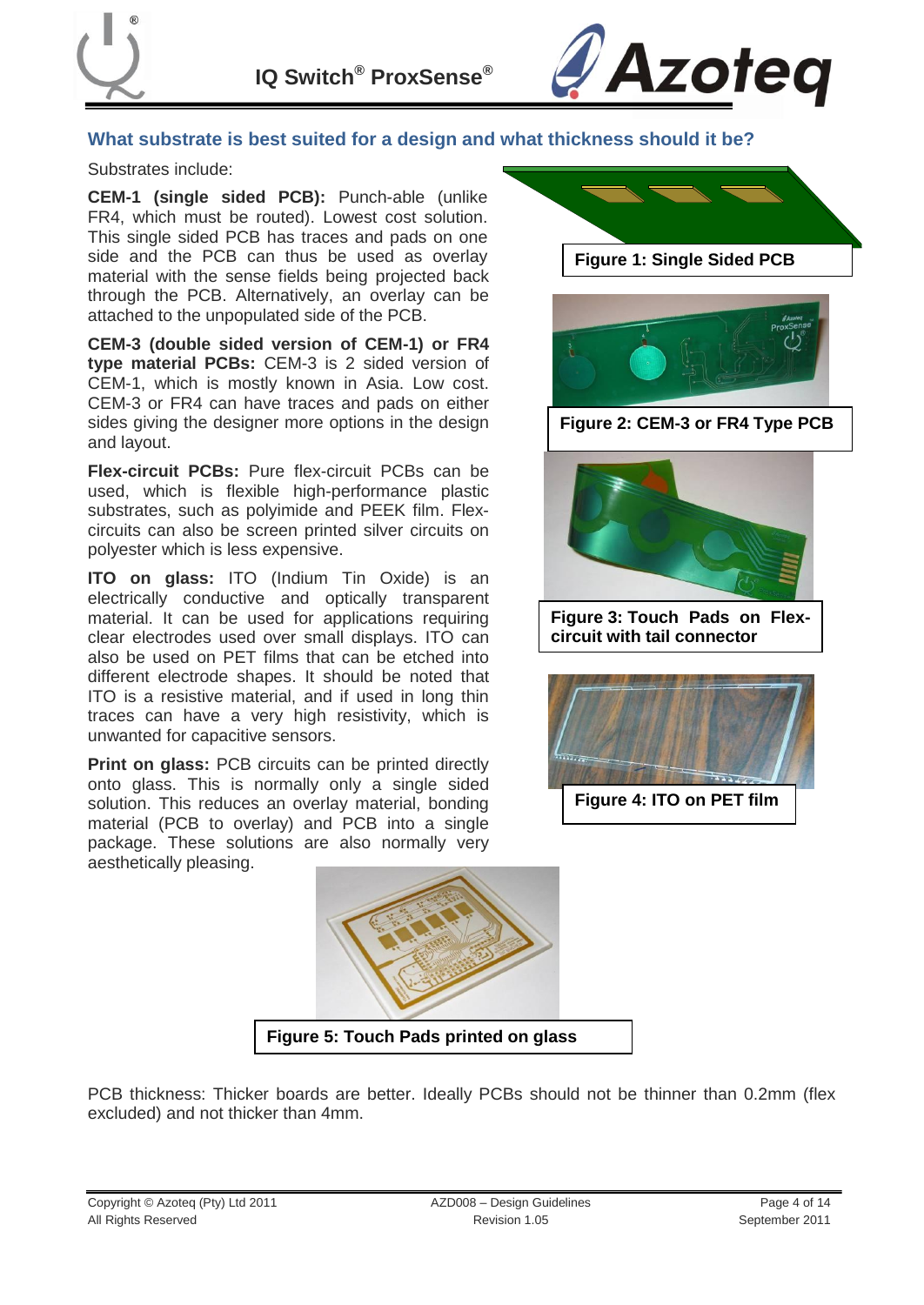



## <span id="page-4-0"></span>**Pads & routing**

#### **What is: a button / pad / sense antenna / touch pad / key electrode?**

All of above can refer to a conductive electrode fixed to a substrate material (for mechanical strength) and used for capacitive measurement. Touch pads with lower resistivity will yield more sensitivity.

#### <span id="page-4-1"></span>**What size and shape can the pads be?**

The shape of the touch pad (button) is not as important as the following 3 factors which mainly contribute to the sensitivity of a pad. This includes the **area** of the pad, the **permittivity** of the overlay used and the **thickness** of the overlay used. These factors can be directly related to the capacitance equation:

*d A C r* <sup>0</sup> ………………………………..(1)

( $\varepsilon_0$  is the permittivity of air)

- □ A larger pad has more sensitivity and allows better detection of user touches and proximity, where a smaller pad will have a poorer detection capability. Thus, if A (area of pad) is increased, the capacitance is increased (which directly relates to the sensitivity).
- $\Box$  Using an overlay with a higher permittivity  $(ε<sub>r</sub>)$  will yield a more sensitive pad (more about this in "**[What material is best](#page-8-1)  [suited to use as an overlay?](#page-8-1)**").
- $\Box$  Increasing the thickness (d) of the overlay will decrease the sensitivity of the pad.

#### General:

- $\Box$  The pad should preferably be the size of a small finger, which is about 6mm to 7mm in diameter, but a touch pad from as little as 5mm x 5mm can also be used, but will require a thin overlay and should be properly tested.
- $\Box$  Bigger pads are better
- $\Box$  Touch pads can be implemented with a round pad that has a 7mm diameter or with a 7mm x 7mm square pad. The size

of such a pad should be sufficient to also detect user proximities.

- $\Box$  The pad size and overlay graphic does not have to be the same size. It is good design practice to have a larger pad behind the overlay, as sensitivity falls off at the edges of a pad.
- $\Box$  For proximity applications a single trace of a few centimetres (depending on proximity distance) can be used. Proper layout guidelines should be considered for optimal proximity distance. (More about this in "**[What should I know about trace](#page-5-1)  [lengths and trace routing?](#page-5-1)**")

### <span id="page-4-2"></span>**How close can the pads be to each other and other traces?**

Pads adjacent to each other can either act as ground planes or cause interference (if not a multiple channel device), and if the distance between pads are not monitored, it will reduce the sensitivity of the system.

In most applications, the maximum sizes of the pads depend on the routing of the traces and adjacent pads. As a rule of thumb, the pads shouldn"t be closer than the overlay thickness from one another. Thus decreasing the pad size will increase the distance between adjacent pads.

This distance (and the distance to nearby traces) should be the maximum distance allowable for a design. This will have a very positive impact on the sensitivity of the system.

### **What is parasitic capacitance (C<sub>P</sub>) and why is it bad?**

Parasitic capacitances exist between electronic components or conducting objects because of their proximity to each other. Grounds (/other pours), traces, components or conductive housings can add  $C_P$ . Example:

 $C_{P1}$  = between pad and component1

 $C_{P2}$  = between Cx trace and component2

The capacitance between the hand and the pad  $(C_{HAND})$  will increase as the hand approaches the pad (distance (d) reduces).

 $C_P$  is undesired in a capacitive application as it is added to the capacitance of a pad  $(C_{PAD})$  to form CENVIRONMENT.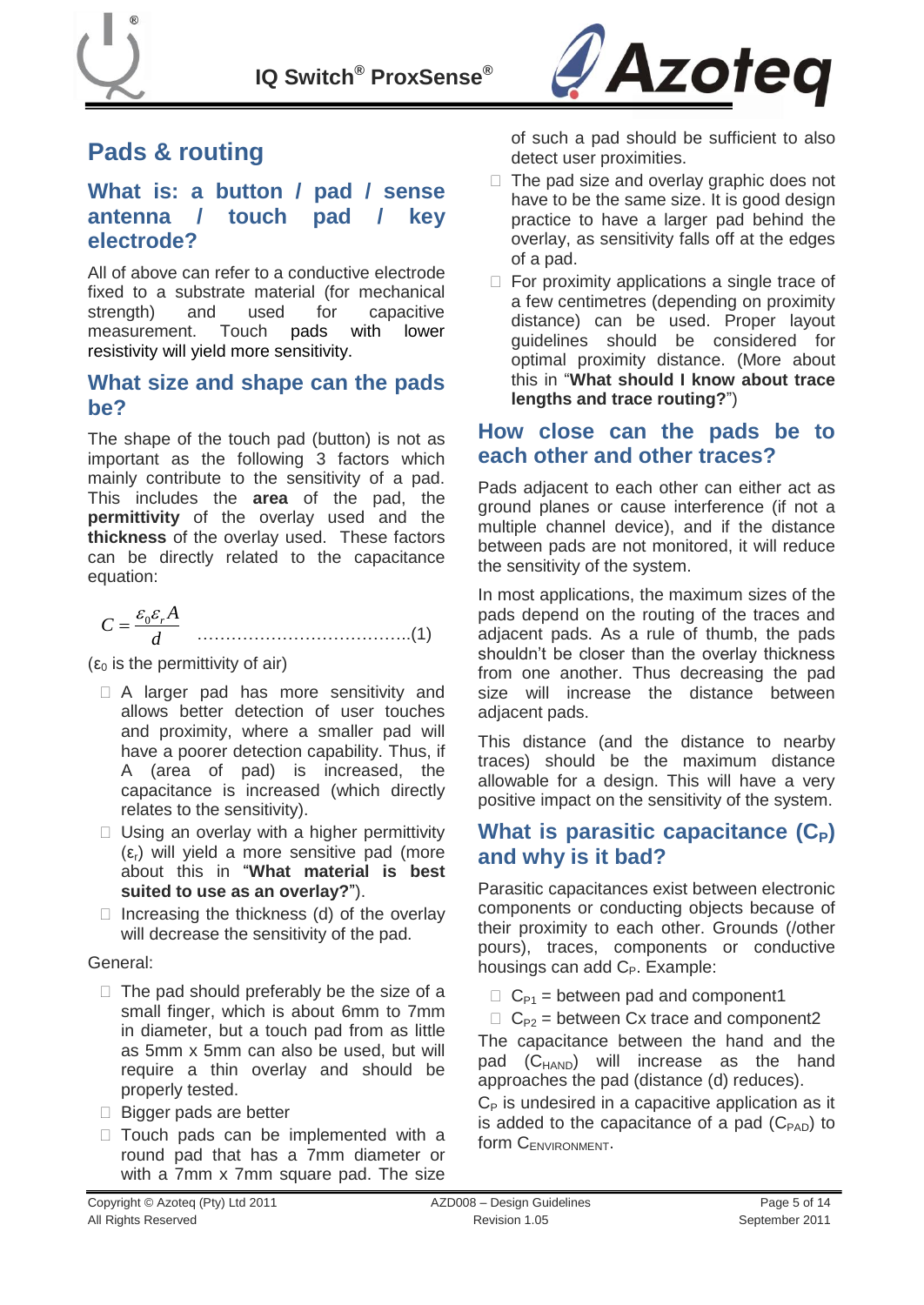



 $C_{\text{TOTAL}} = C_{\text{HAND}} + C_{\text{ENVIRONMENT}}$ , according to this formula,  $C_{HAND}$  will have a larger effect on the total capacitance if  $C_{ENVIRONMENT}$  is smaller.  $C_{PAD}$  is fixed for a certain design, but the designer can decrease  $C_P$  by good design practices, which would dramatically increase system sensitivity.



#### **Figure 6: Parasitic Capacitance**

### <span id="page-5-0"></span>**Can a LED be placed in the centre of a pad?**

Yes. In many applications the touch pad is placed on the top of the PCB and a backlighting LED is placed on the bottom layer (shining through the PCB). This LED is then able to provide feedback when the specific pad is touched or light up the pad with a user proximity.

This will, however, add  $C_P$  to the pads. It should be considered whether the additional  $C_{P}$  added is acceptable, as this will significantly reduce proximity detection distance (especially in devices without the ATI function. See **["What](#page-11-1)  is the 'ATI' [technology?"](#page-11-1)** Extra C<sub>P</sub> is however acceptable if only a touch detection is required.

It should be noted that LEDs' terminals can float if it is used in the open collector configuration as in Figure below. This can potentially cause a false detection once the floating traces are given a potential. A capacitor ( $C_{FLOAT} \geq 10nF$ ) should be placed on this node to prevent mentioned problem.





### <span id="page-5-1"></span>**What should I know about trace lengths and trace routing?**

After the mechanical constraints of a project has been fixed, the routing to and close to pads are probably the most important aspect over which the designer has control. Good routing and pad placement practices will greatly increase sensitivity and in turn proximity and touch detection ranges.

#### **Pad traces (Cx lines)**

**Components:** It is very important to place the  $R_{CX}$  ( $R_{RX}$  &  $R_{TX}$  for projected) resistor as close as possible to the IC. This will increase RF immunity.

**Length & thickness:** The trace length between pad and IC should be kept as short as possible. Trace thickness of 0.2mm is good, while thinner is better.

**Placement:** Routing to touch pads should be as short as possible, as this will reduce parasitic capacitance  $(C_P)$ .

The jumps between layers should be kept as few as possible, as this induces unnecessary  $C_P$  which reduces sensitivity.

Routing to other pads or other components should not occur behind (on other side of PCB from) touch pads.

If possible: Place pads on TOP layer (pad closer to user). Route traces leading to pads on BOTTOM layer. Connect with via.

The touch pad traces should be properly spaced, as this will decrease coupling between sensors, and increase sensitivity (maximum allowable for design).

Preferably, routing should not be done between pads, as this can cause false touch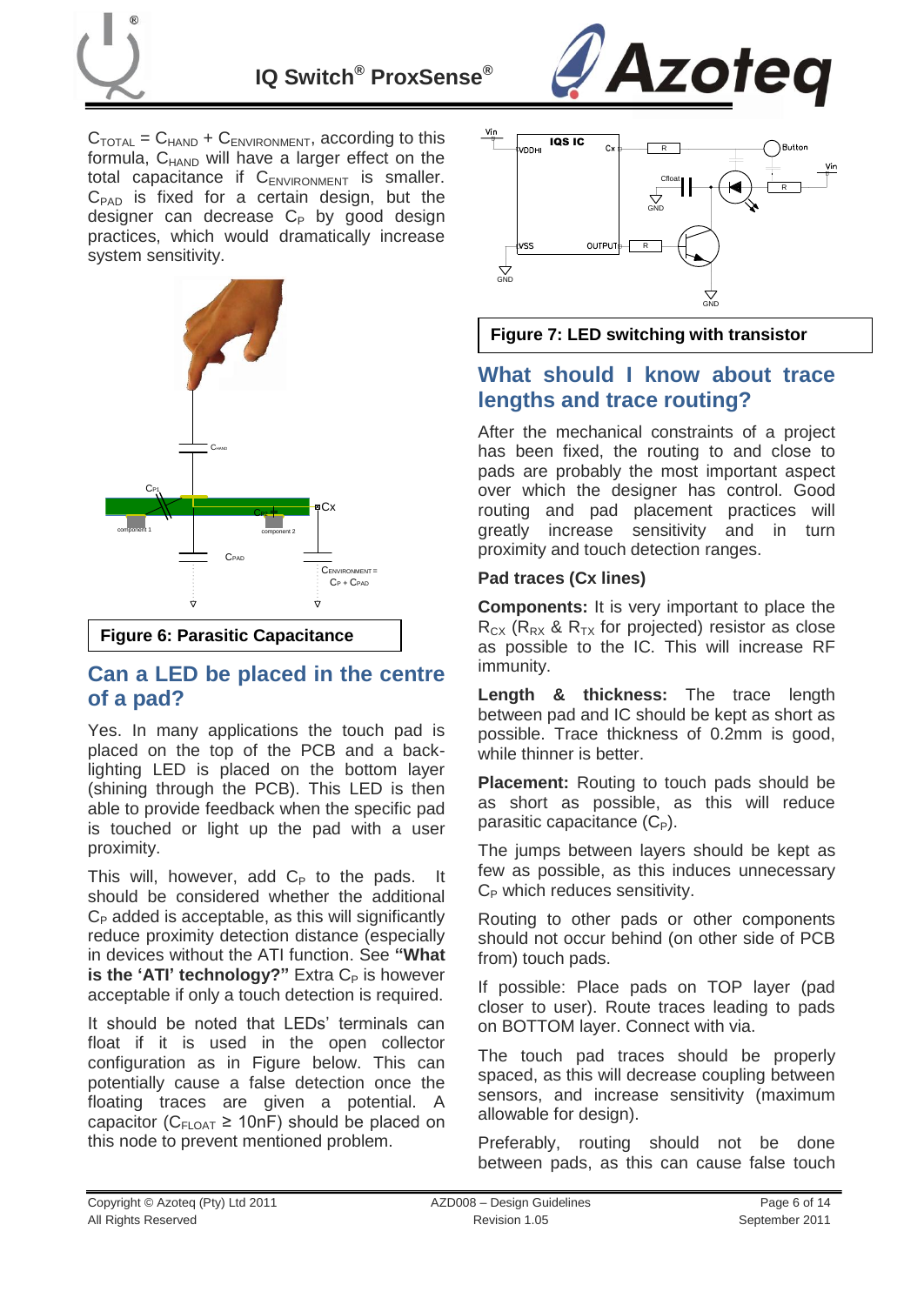



detections, if the user were to accidentally touch these.

Try to keep the pads a minimum length of the overlay thickness (d) away from any trace or at least 5mm.



**Figure 9:** Good layout due to the shorter Cx traces,  $R_{CX}$  resistors are closer to the IC and Cx traces aren"t parallel to COMMS or any other traces

#### **Example:**

Pads placed on Top layer. Via connects to trace on Bottom layer. Traces routed as far as possible from pads. Some routing near the pads, which is for LEDs to indicate touch and proximity conditions. These traces should be kept to a minimum, and routed as far away as possible from the pad traces and pads. It would be ideal to have no other traces near the touch pads, but as in this example, it is not always possible. No other unnecessary traces routed directly behind pads.



## <span id="page-6-0"></span>**What are the effects of "floating pours" close to a pad?**

"Floating pours" can be any electrical conductor not connected to a fixed potential or used as communication line.

"Floating pours" close to pads are highly undesirable. These pours can potentially build up charge due to electric fields being radiated (an electric field is present whenever a potential difference exist between two conducting elements). These pours can/will be sporadically discharged, causing a capacitance shift of the environment. This will be measured and will cause a false proximity event.

Floating pours near traces can pick up the emitted fields and re-radiate them, which could potentially cause strange behavior. Touching such floating conductors can also trigger false touch detections.

Floating pours should be connected to system grounds directly or through a 10nF – 68nF capacitor.

### <span id="page-6-2"></span><span id="page-6-1"></span>**What to consider when a design has a metal chassis / housing?**

The chassis / housing of an application, many times grounded, should be kept away from pours and pads where possible. Bad design on this element decreases sensitivity through the  $C_P$  it adds.

An active driven shield can be added between the sensing electrodes (pads and pad traces) and metal chassis. See: "**[Why use an active](#page-11-4)  [driven shield?](#page-11-4)**" for more information on the shielding function.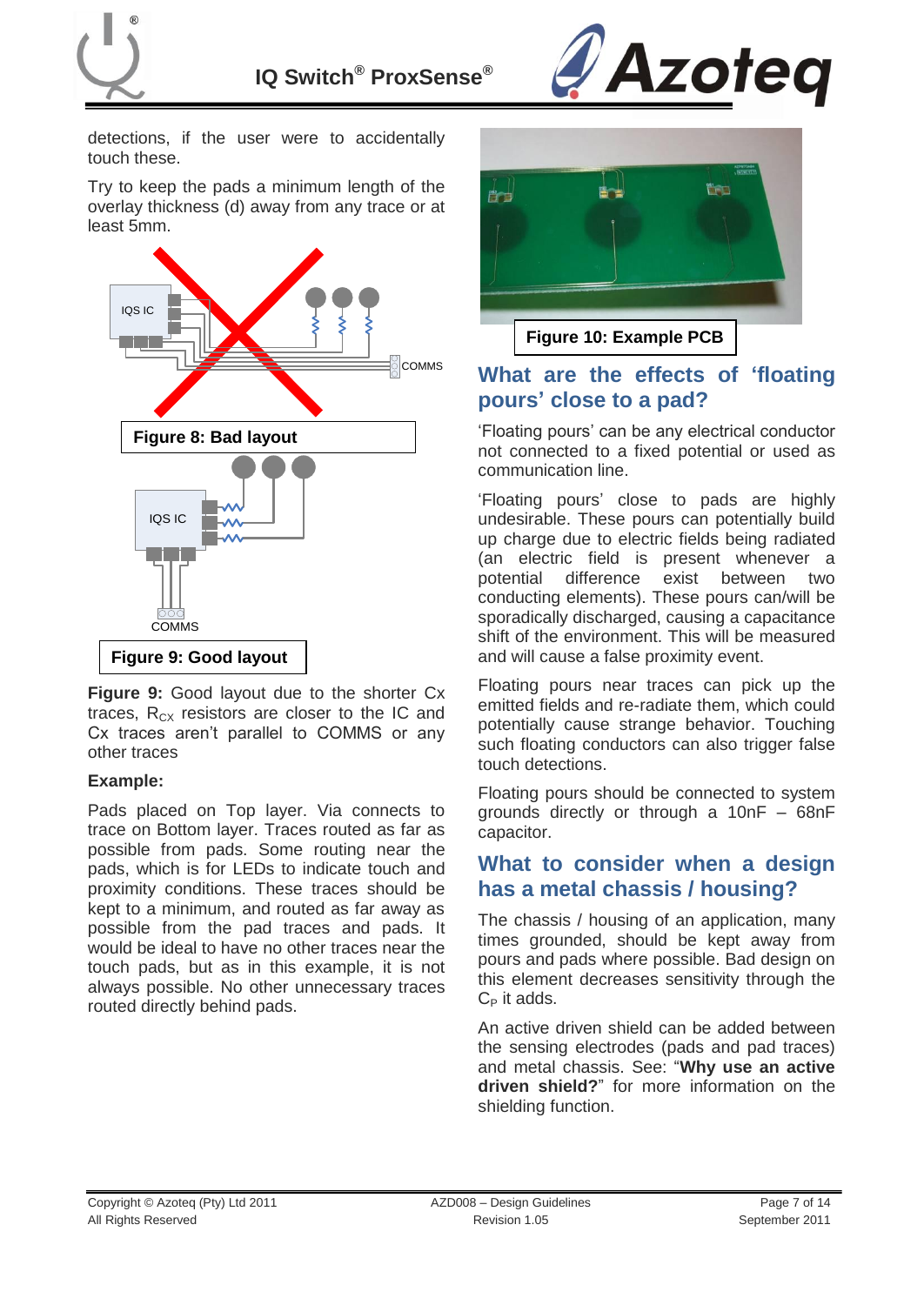



### **What is the effect of a "ground pour"?**

**Sensitivity:** Ground pours close to a pad (closer than 5mm) are undesirable in capacitive sensing. Ground pours cause parasitic capacitance  $(C_P)$  which in turn lowers the sensitivity of a system. More  $C_P$  is present, if the sensing area is parallel to a ground pour (i.e. sensing area and ground pours are located on opposite sides of a PCB).

**EMC immunity:** Ground pours greatly improve EMC (RF) immunity when placed around and on the opposite side of a ProxSense<sup>®</sup> IC. It is recommended to place ground pours for applications requiring improved EMC immunity. It should be noted that a clearance between the "ground pour" and any sensing lines (Cx pour and traces) should be kept.





**Figure 13: Step3: IQS IC with traces and "ground pour" added on TOP and between other traces (not close to CXs)**

## <span id="page-7-0"></span>**Overlay**

### **What is an overlay and why use one?**

An overlay is a non-conductive material used to isolate the touch pad from the user. The two important factors to consider when choosing an overlay is:

- material
- thickness

#### **Advantages:**

- □ Overlays are generally used to increase the robustness of a design, enabling the design to withstand higher levels of ESD, as the user is not able to directly touch the bare PCB / pad.
- □ Overlays add to the aesthetic value of a design. The overlay can have screenprinting done on the side that is in contact with the sensing pads. (screen-printing must be mirrored) This will increase the aesthetics of the product. The user will then see this screen printing graphic through the overlay.
- $\Box$  The size of the pad behind the printed graphic pad can be much bigger without affecting the users" interpretation of the pad. This will increase sensitivity of the system and make it easier to use.

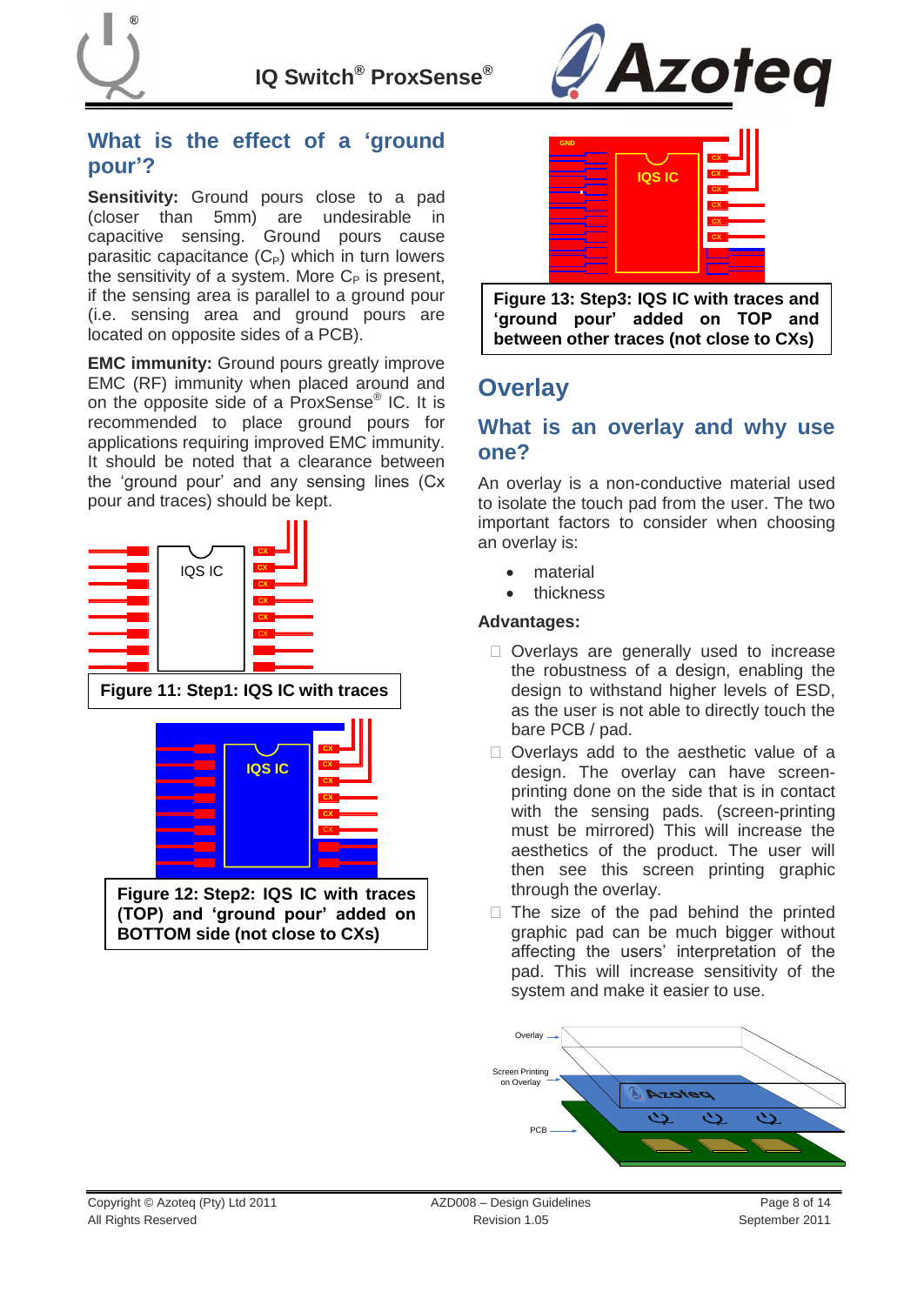



**Figure 14: Graphics on bottom of Overlay**

### <span id="page-8-0"></span>**Can capacitive sensing work through a conducting material (metal)?**

No, ProxSense® cannot sense through a metal (conductive) object. This rule holds for all basic capacitive sensing technologies. Azoteq, however, has a technology called CapPO<sup>TM</sup> (Capacitive Pressure Only) which is able to work through metal. This technology uses fluctuations in the metal, caused by pressure of a touch. An application note will soon be released on this subject.

#### <span id="page-8-1"></span>**What material is best suited to use as an overlay?**

Conductive materials cannot be used as an overlay.

Different materials have different permittivity values  $(\varepsilon_r)$ , which are directly linked to the propagation ability of an electric field through a material.

The higher the epsilon value, the better the electric field will propagate through the material. (This can be seen from Equation 1, increasing  $\varepsilon_r$ , will increase Capacitance, which in turn increases sensitivity)

Typical overlay materials include Perspex / Plexiglass ( $\varepsilon_r$  = 2 to 3), window glass ( $\varepsilon_r$  = 7 to 8), but other plastic materials or even a PCB board, as mentioned above, can be used.

#### <span id="page-8-4"></span>**Table 1.1 Material properties**

| <b>Material</b>     | <b>Permitivity</b><br>$(\epsilon_{\rm r})$ | <b>Breakdown</b><br>voltage<br>(V/mm)<br>(approx.) |
|---------------------|--------------------------------------------|----------------------------------------------------|
| Air                 | 1                                          | 1180                                               |
| Glass<br>(standard) | $7.6 - 8.0$                                | 7800                                               |
| Plexiglass          | 2.8                                        | 17,700                                             |
| <b>Mylar</b>        | 3                                          | 295,200                                            |
| FR4                 | 5.2                                        | 27,500                                             |
| Nylon               | 3.2                                        | 16,000                                             |

#### <span id="page-8-2"></span>**What thickness (d) should an overlay be?**

The overlay thickness can range between 1mm and 10mm with an optimal distance being between 3-4mm. The thinner (d decreased) an overlay is, the more sensitive the system will be. This can be seen from Equation 1.



**Figure 15: Pad size and Overlay dimensions**



**Figure 16: Overlay thickness vs Sensitivity**

### <span id="page-8-3"></span>**How should an overlay material be mounted to a substrate?**

Good contact between an overlay and the sensing pads is very import when installing the overlay. The overlay should be directly mounted to the substrate containing the sensing pad and preferably touching the sensing pads. A touch should not influence the contact made between the overlay and the sensing pads, as this can cause stuck key conditions. Preferably, adhesives (non conducting glue / double sided tape) or other mechanical compression mechanisms (plastic screws / spring clips / etc) can be used to fix the overlay to the substrate containing the touch pads.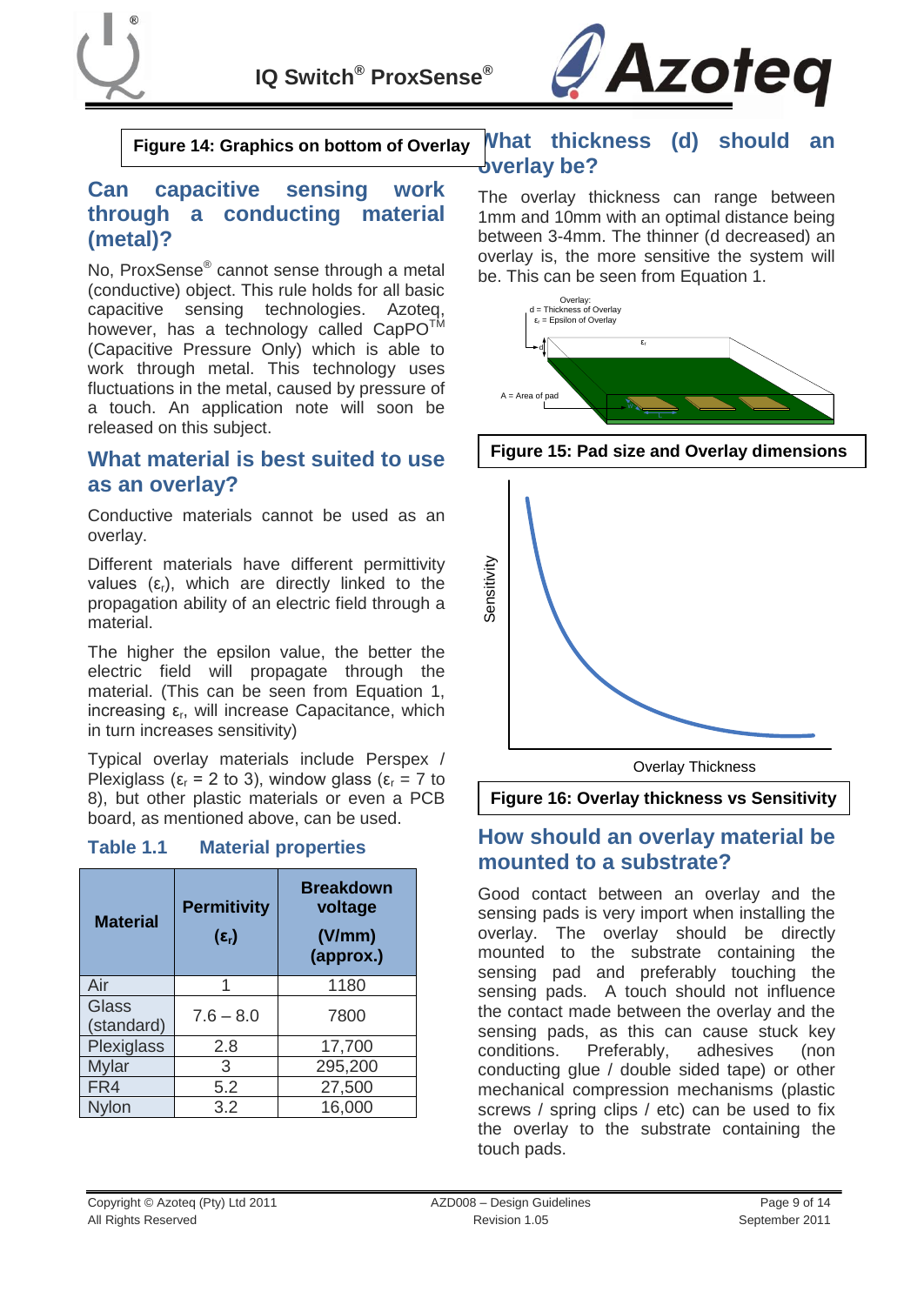

Note that some 'double sided tapes' are able to hold a charge and is not preferred to use as adhesive between an overlay and substrate.

3M has 2 adhesive materials (467&468) which are widely used. These materials do not carry charge and are sticky on both sides.

### <span id="page-9-0"></span>**What happens if there is an airgap between the touch pad and overlay?**

An air gap (even of a fraction of a millimetre) will decrease the sensitivity of the system and is highly undesirable.

An air gap reduces sensitivity of a capacitive application as the field cannot be emitted directly through an overlay and has to go through another medium before passing through the overlay which effectively reduces the field strength.

## <span id="page-9-1"></span>**Technologies**

### <span id="page-9-2"></span>**How does surface and projected capacitance work and how to relate it to transfers?**

Surface capacitance makes use of the parallel plate capacitor theory  $(C = (\varepsilon_r \varepsilon_o A)/d)$ . The capacitance is measured between the capacitance is measured between the electrode and earth.



#### **Figure 17: Surf. Capacitance representation**

- As a finger approach the electrode the distance (d) between electrode and earth decreases, effectively increasing the capacitance (C).
- $Q = CV$ . With C increasing, it will yield the charge (Q) per transfer will also increase.
- This will decrease the amount of transfers required to charge the electrode.



#### **Figure 18: Surface Capacitance circuit**

Electrically charged conductive objects close to one another will form an E-field. Unlike the 'surface' technology, 'projected' technology measures the change in capacitive coupling between 2 electrodes. The coupling between the electrodes is called "Mutual capacitance" /  $C_M$  and the electrodes are called the transmitter (CTx) and receiver (CRx).



#### **Figure 19: Proj. Capacitance representation**

 As a finger (conductive object) approach and the electrodes couple more with the finger, it effectively "steals" some of the charge. This will result in the  $C_M$  between the electrodes to decrease.



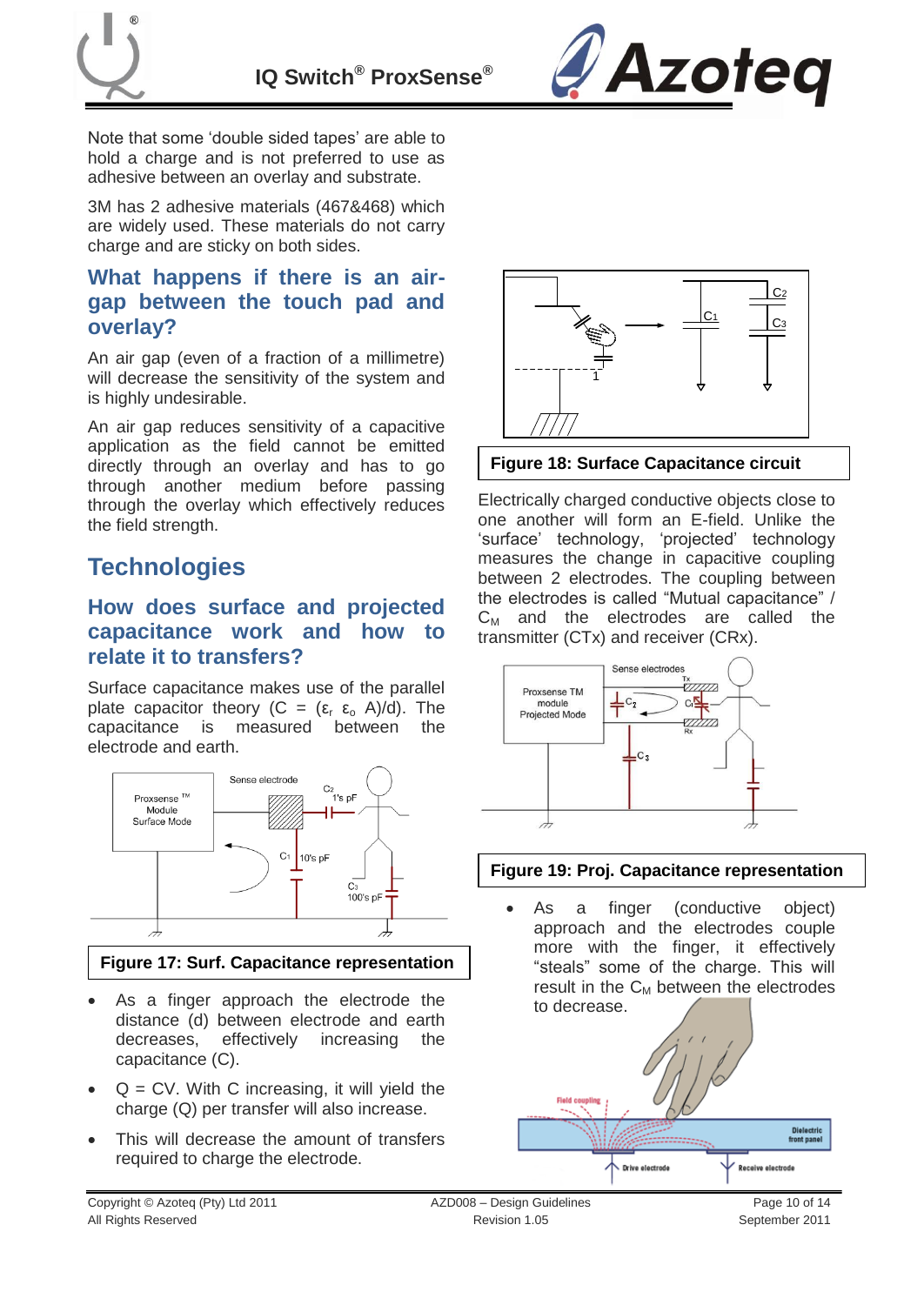



#### **Figure 20: Finger on electrodes**

- $\bullet$  Q = CV. With  $C_M$  decreasing, it will yield the charge (Q) per transfer will decrease
- This will increase the amount of transfers required to transfer the same amount of charge.

#### **What are OTP bits and how are they configured?**

OTP (One Time Programmable) bits are option bits on a IC, where each option are configurable only once. Different configurations on a single IC can be changed more than once.

Not all devices contain OTP bits and the devices that contain these bits can work in their default state. The OTP bits enable the designer to fine-tune certain settings on an IC (with almost no extra cost) to a certain design.

Azoteq offers a Configuration Tool (CTxxx) and accompanying software (USBProg.exe) that can be used to program the OTP user options for prototyping purposes. More details regarding the configuration of the device with the USBProg program is explained by application note: *"*AZD007 – USBProg Overview*"* which can be found on the Azoteq website.

Alternate programming solutions also exist. For further enquiries regarding this matter please contact Azoteq at ProxSenseSupport@azoteq.com or the local distributor

### <span id="page-10-0"></span>**EMC & ESD Immunity**

**EMC:** High RF immunity has been designed into most ProxSense® ICs (except: IQS120, IQS123, IQS124, IQS125, IQS126). The immunity enables the IC to withstand RF emissions, normally without any added components. RF immunity can be further increased by:

- $\Box$  Adding a ground pour under the IC (except Cx traces) as mentioned previously.
- $\Box$  Adding 100pF capacitors in parallel to the  $V_{DDHI}$  and  $V_{REG}$  (some ICs:  $V_{DD}$ ), will drastically improve immunity.

 $\Box$  Placing components (especially R<sub>CX</sub> resistors) as close as possible to IC.

**ESD:** All ProxSense® ICs are designed with internal clamp diodes to specifically aid basic HBM ESD protection. See datasheet for each ICs' ratings.

Using a touch pad behind an overlay material, increases the ESD immunity drastically. The breakdown voltage through a specific material can be seen from [Table 1.1.](#page-8-4) For example, using a 2mm glass overlay, will yield ESD protection of more than 15kV.

It should be noted that ESD can curve around or punch through an overlay which could potentially cause damage to a system, thus emphasizing that care should be taken when designing the touch pads part of the module.

TVS diodes will improve ESD immunity, but it should be noted that TVS diodes can potentially decrease RF immunity due to the TVS diode acting as a diode detector circuit and coupling the RF power into the specific line. However, if using TVS diodes, the capacitance caused by the diode should be kept as low as possible  $(<sub>5pF</sub>)$ .

### <span id="page-10-1"></span>**Is ProxSense® waterproof and what effect will water have on a design?**

The ProxSense® technology is not waterproof if designed with its default settings. However, the overlay can be designed to contain the electronics in a waterproof container. Water can contain impurities which will make it conductive and will then interact with the sensing antenna. Certain products have the ability to be set up so that it can withstand interference from water. Please see application note AZD012.

#### <span id="page-10-2"></span>**Is a ProxSense® pad scratch proof?**

Yes, scratches on an overlay will have minimal impact on sensing.

It should be noted that the damage done to the overlay is only a scratch and should not impact the sensing electrode (mechanical fluctuations of the overlay may cause false detections). Large scrapes may cause the overlay to have different thickness at different areas which will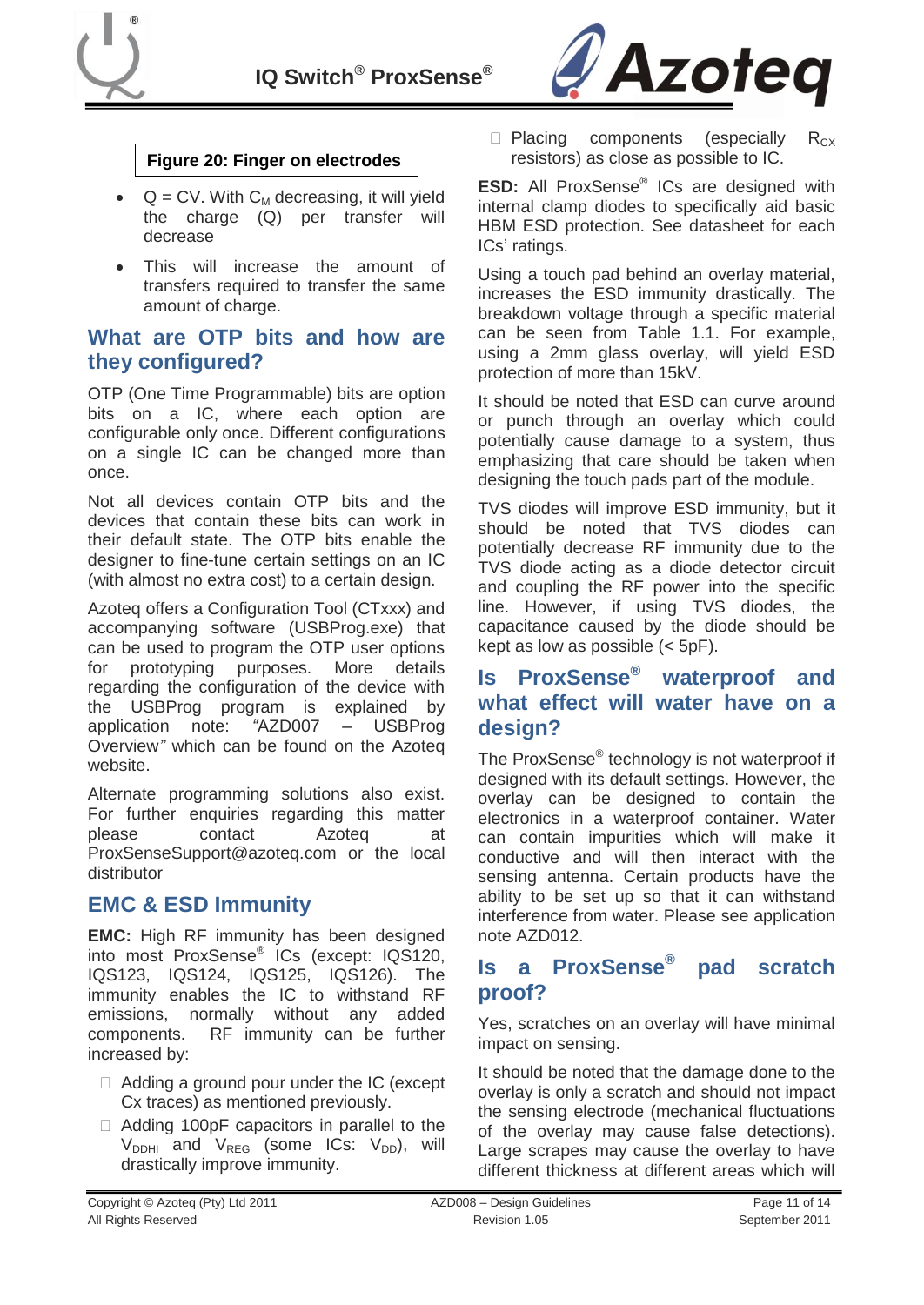have an impact on sensitivity as the thickness is no longer constant over all buttons.

### <span id="page-11-0"></span>**What is ICI and what advantage does it give?**

A reference capacitor is used in the charge transfer technique of capacitive sensing to store and measure charge collected on a touch pad. ICI (Internal Capacitor Implementation) has moved this component on chip, reducing pin count and components required. Designs, now have a dimension less to be designed, significantly simplifying designs.

### <span id="page-11-1"></span>**What is the "ATI" technology?**

ATI (Antenna Tuning Implementation) is a technique used by some ProxSense® ICs to match itself to the antenna connected to it.

This adjustment is made for optimal performance and without requiring external tuning components (as most capacitive sensing technologies require).

ATI adjusts internal circuitry according to two parameters, the ATI "multiplier" and the ATI "compensation". The "multiplier" can be viewed as a course adjustment and the "compensation" as a fine adjustment. These adjustments are used to set the Cs (Current sample) value to a preferred amount (differs for each IC, depending on sampling rate required).

See Application Note: AZD027 for a complete explanation of this technology.

#### <span id="page-11-2"></span>**Which ICs have the ATI and ICI technologies?**

All  $2^{nd}$ generation ProxSense<sup>®</sup> devices implement the ATI & ICI technology.

The 1<sup>st</sup> generation devices include:

- **Single channel:** IQS120, IQS123, IQS124, IQS125 and IQS126,
- **Multiple channel:** IQS240, IQS221 and IQS222,
- **2D:** IQS410.

The  $2^{nd}$  generation devices include:

 **Single channel:** IQS127D, IQS127S, IQS127C, IQS128, IQS121, IQS904, IQS905



- **Multiple channel:** IQS132, IQS142, IQS133, IQS143, IQS316
- **Projected technology (multiple channels):** IQS152, IQS158
- **MCU based devices:** IQS601, IQS608, IQS658
- **2D devices:** IQS420, IQS440

#### <span id="page-11-3"></span>**What is an active driven shield?**

An active driven shield is a signal produced by a ProxSense® IC, which is a replication of the Cx signal. This signal will ideally not be influenced if touched through an overlay. The active driven shield will dynamically change if the Cx changes.

### <span id="page-11-4"></span>**Why use an active driven shield?**

- $\Box$  The sensing antenna can be separated from the sealed electronics
- $\Box$  The Cx traces leading to the sensing antenna can be shielded from unwanted environmental interference like water passing in a water pipe or people passing over the sense wire.
- $\Box$  Shield plane can be placed on the opposite side of PCB from sensing antenna to minimise the effect of ground planes / grounded conductors, increasing sensitivity.

### <span id="page-11-5"></span>**How and when to implement an active driven shield?**

See application note AZD009 for a complete overview of implementing the active driven shield.

### <span id="page-11-6"></span>**What is "zoom" when power modes are mentioned and on which ICs can it be found?**

Many ProxSense<sup>®</sup> ICs has the 'zoom' function either default enabled or it is possible to enable it through an OTP bit. (See datasheet of IC to determine if this function is available.)

The "zoom" function enables an IC to draw minimum power in its normal running state (power consumption dependent on power mode chosen), and once a proximity event is detected, the IC will "zoom" to full power mode and have the reaction speed as required by the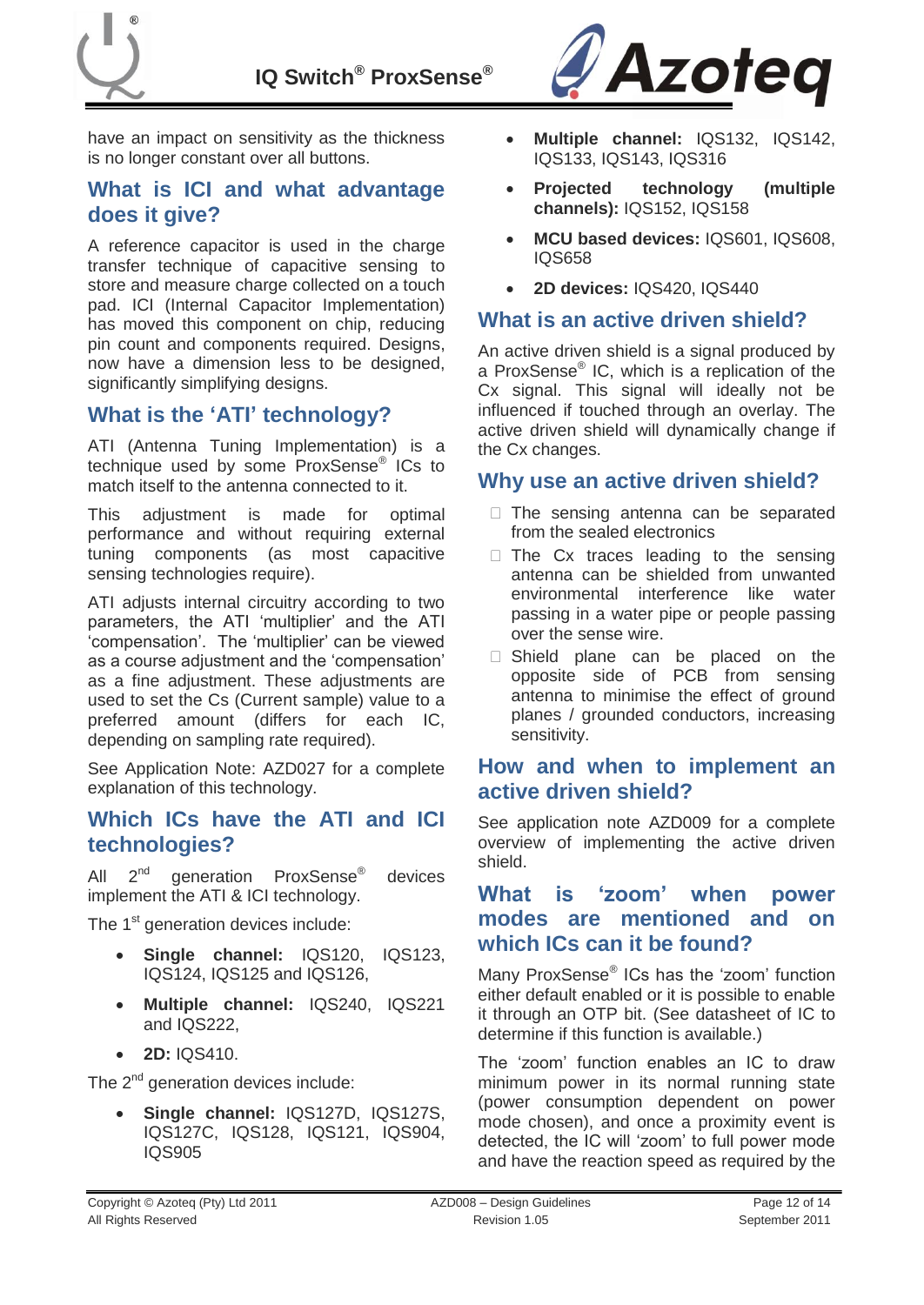



application. Note that using the "zoom" function will reduce the reaction speed of the first proximity detection after the device has been left to go into a low power mode.

# <span id="page-12-0"></span>**Debugging**

### <span id="page-12-1"></span>**The IC is not working, what to do?**

- 1. Check VDDHI is above rated value given in IC datasheet.
- 2. Check VREG (/VDD) voltage. This is the internal regulator voltage of all ProxSense<sup>®</sup> ICs. The voltage should normally be lower than the supply voltage (VDDHI) and can be found in the datasheet of each IC.
- 3. For the following ICs check the CS pin voltage and compare with datasheet: IQS120, IQS123, IQS124, IQS125, IQS126, IQS240, IQS221, IQS222, IQS410.
- 4. Check that there is activity on the CX pins (surface) or CTX (projected). The ideal voltage curves can be found in the IC datasheet.
- 5. Please note, if using the  $I^2C$  / SPI communication protocol, the ICs" RDY line (available on most ICs) will indicate when data is available on the bus. ICs without RDY line should be polled to determine if data is available.
- 6.  $I^2C$  lines are software open drain and require a resistor between the  $I^2C$  lines and VDDHI.

### <span id="page-12-2"></span>**How to avoid detection from touching another buttons" tracks?**

- 1. Layout is the starting point for false detections through touching traces close to touch pads. As previously mentioned, the traces of other pads should be routed on the opposite side of the PCB (if possible) to the touch pads. The traces should also be routed away from pads.
- 2. Multiple channel ICs normally has data that it presents to a controller IC. This data contains the raw values of the capacitive measurements taken. The data will also show which channels has the largest

change/delta in capacitance caused by a touch event. This is a good way to filter out unwanted touches.

3. The IQS221 has a minimum mode which gives only the largest touch it detects out on its TOx pins.

### <span id="page-12-3"></span>**What to do if the overlay is not flat / a distance away from the PCB where the capacitive controller IC is located.**

Options exist to connect the controller PCB to an overlay, these include:

- Placing springs attached to PCB and pressing against overlay
- Placing conductive rubber instead of springs in these gaps
- Having an FPC (Flexible Printed Circuit) attached to the overlay.